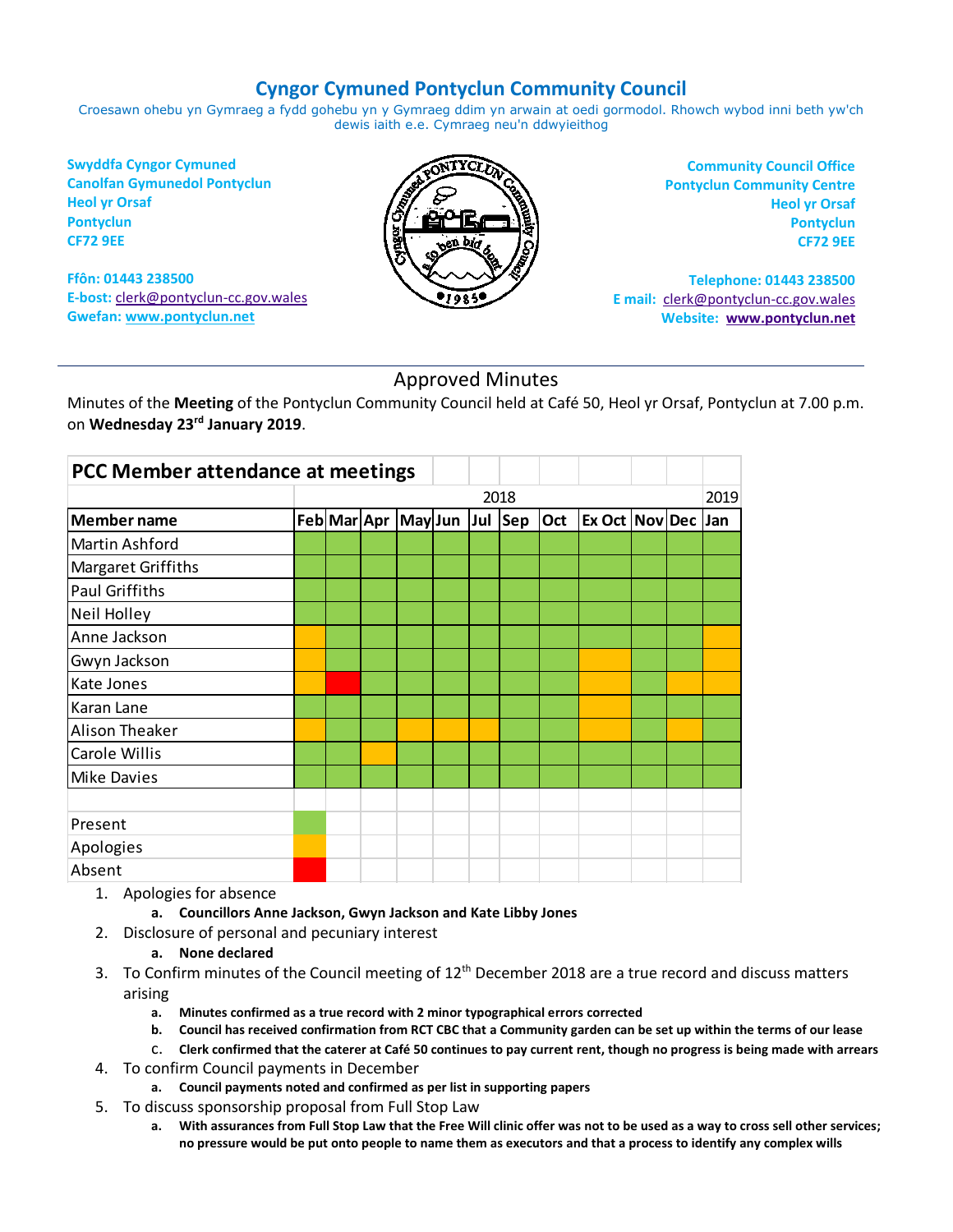**quickly would be in place so that relevant clients would be advised that this service would not cover them, the Council agreed to accept the offer of sponsorship**

- **b. Clerk to arrange logistics etc for one trial clinic for review after this. Action MM629**
- 6. To agree budget and precept for 2019-20
	- **a. The Council reviewed the report of the Administration working group, proposed budget and supporting papers in detail**
	- **b. Having due regard to the Councils current and forecast reserves, both general and earmarked a budget and precept were set.**
	- **c. Budget was agreed as per recommendation from the Administration Working Group with three changes**
		- **i. The Council agreed to defer any decision on Car Park in Heol yr Orsaf into a separate meeting later in 2019. This increased planned expenditure by £1700**
		- **ii. The Council agreed to use a further £1700 from general reserve to fund the transfers into earmarked reserves**
		- **iii. Council agreed to combine the Stationary/Admin budget lines into one.**
		- **iv. Agreed budget is in appendix 1 to these minutes**
		- **v. The Council agreed a precept for 2019-20 of £118480. This is an increase in the precept of just under 4.5% on 2018-9. It would lead to an increase in the community council tax charge for Band D properties of 4%. The Council concurrently agreed its budget for 2019-20 which is attached to these minutes. The Council took account of projected changes in its reserves which are referenced in the budget statement. Clerk to advise RCT CBC. Action MM630**
- 7. To consider grant request from Miskin manor Cricket Club
	- **a. The Council noted the links the Cricket club advised with local schools and that this did not include the local Welsh schools**
	- **b. Council agreed a grant of £500 with the request that the Club seeks to engage with YGGG Llantrisant and Ysgol Llanharri. Councillors agreed to facilitate engagement if needed**
	- **c. Council also agreed to invite the club to arrange some activity at the annual Picnic in the Park event**
	- **d. Clerk to advise Cricket club accordingly. Action MM631**
- 8. To consider verbal report from feedback meeting on Christmas Event
	- **a. There was a very productive meeting held between representatives from MacMillan cancer support and the Council to discuss last years Christmas Event and proposals for 2019**
	- **b. The Council agreed to support the recommendations from this meeting for 2019 which were**
		- **i. Event to be held on 30th November 2019**
		- **ii. Timing to be 2pm to 6.30pm**
		- **iii. Light switch on at 5pm**
		- **iv.** MacMillan will organise the indoor market which will be for traders only
		- **v. Council to consider how we can give local community groups and charities an opportunity to raise funds outside.**
		- **vi. Council to look at options to have a large marquee and stage outside for the music festival. Focus on bands which will bring in people – eg Pontyclun primary; YGGG Llantrisant; Y Pant; Ysgol Llanharri.**
		- **vii. Aim to arrange a Twmpath for after the lights switch on with the Llantrisant Folk Club playing**
		- **viii. Santa Grotto and face painting by school PTAs**
		- ix. **Food stalls and fairground outside**
- 9. To receive Community Crime report from South Wales Police
	- **a. Councillors noted the low crime figures reported**
	- **b. Councillors also discussed reports that South Wales was seen by Police as a major "County Lines" drug area and that in due course the Council might ask the Police to give us a presentation about the issues this causes**

**This is a true copy of the Council's January 2019 meeting. An original signed copy is can be inspected at the Council Offices**